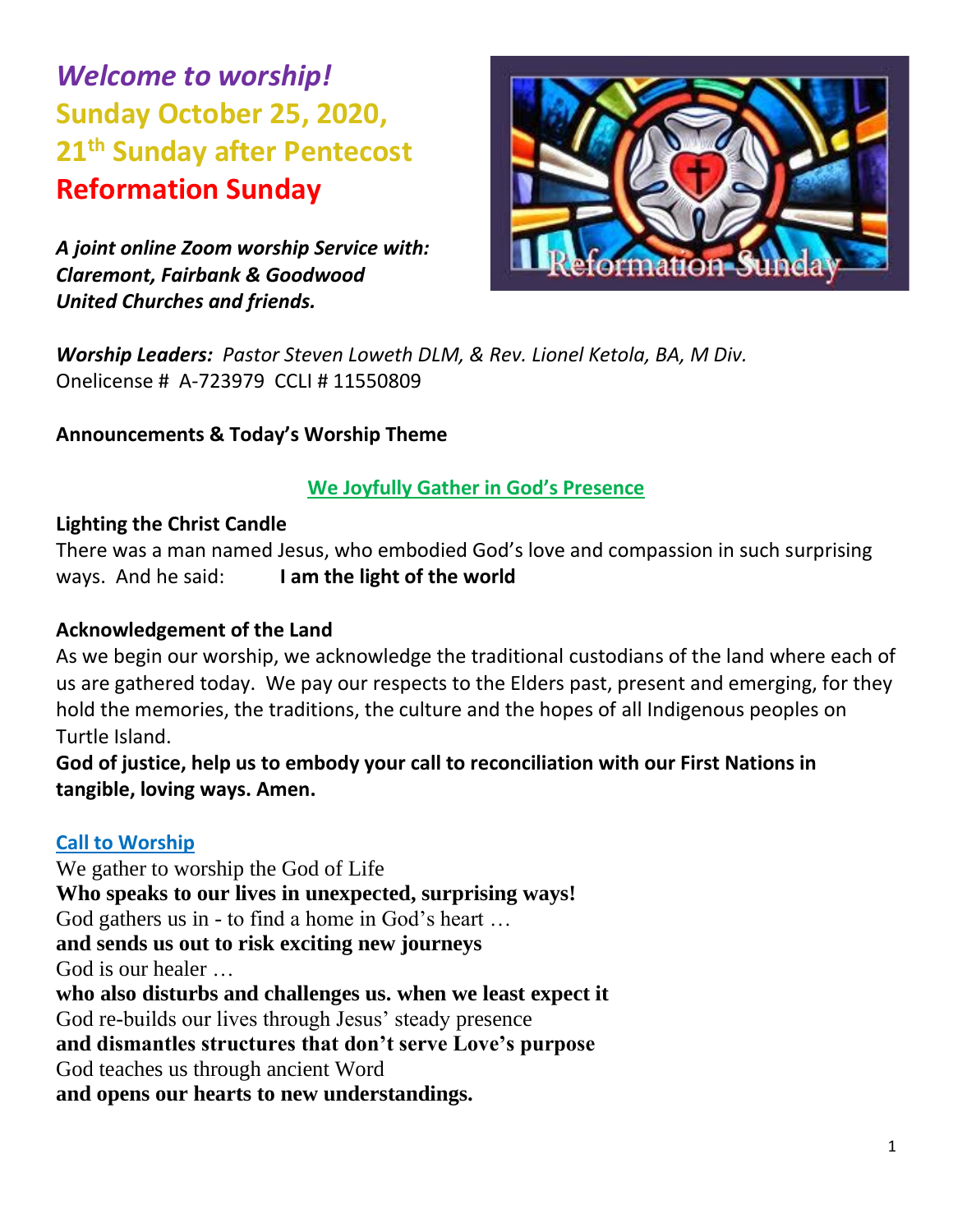We gather to worship and grow in the Spirit's presence **May our ever-reforming God speak to our hearts anew this day!** 

#### **Opening Hymn: A Mighty Fortress Is Our God VU 262 VIDEO**

Words and Music by Martin Luther (1529) Translated by Frederick H. Hedge (1852) Arrangement and Additional Chorus by Don Hart Brass Arrangement by David Wesley This virtual choir piece features the performances of 176 singers and musicians from 34 countries, recorded individually and assembled by David Wesley into what you see and hear!

#### **Prayer of the Day**

**Wondrous God: Thirteen billion years ago your creative spark called creation into being. Two thousand years ago you lit a spark of new creation in Christ. Five hundred years ago, your grace reignited the hearts of men and women with names like Martin Luther, John Calvin. Just when we think everything is settled, finished and closed, your power and presence explodes on to the scene yet again, bringing newness, bringing life. Fill us with your power and presence, O God, so that - like our grandparents in faith – we may share your love, beauty, and justice in our world. We ask this in Jesus' name. Amen.** 

### **Invitation to Confession**

An important outcome of the Protestant Reformation was the rediscovery of the doctrine of grace—the unmerited, unconditional love of God that reaches out to us even before we reach out to God. And as the great Reformer John Calvin once wrote,\* the knowledge of God begins with knowledge of ourselves. To know ourselves is to know our places of brokenness. And to know God is to know that in Christ, God's love stretches so deep and wide that it infiltrates every broken place in our hearts and in our world. God knows the depth of our hearts and will never turn away or turn us away. So let's offer up our lives in confession, trusting that we can be honest before God and each other without fear. *Let us pray:*

*\** in *The Institutes of the Christian Religion*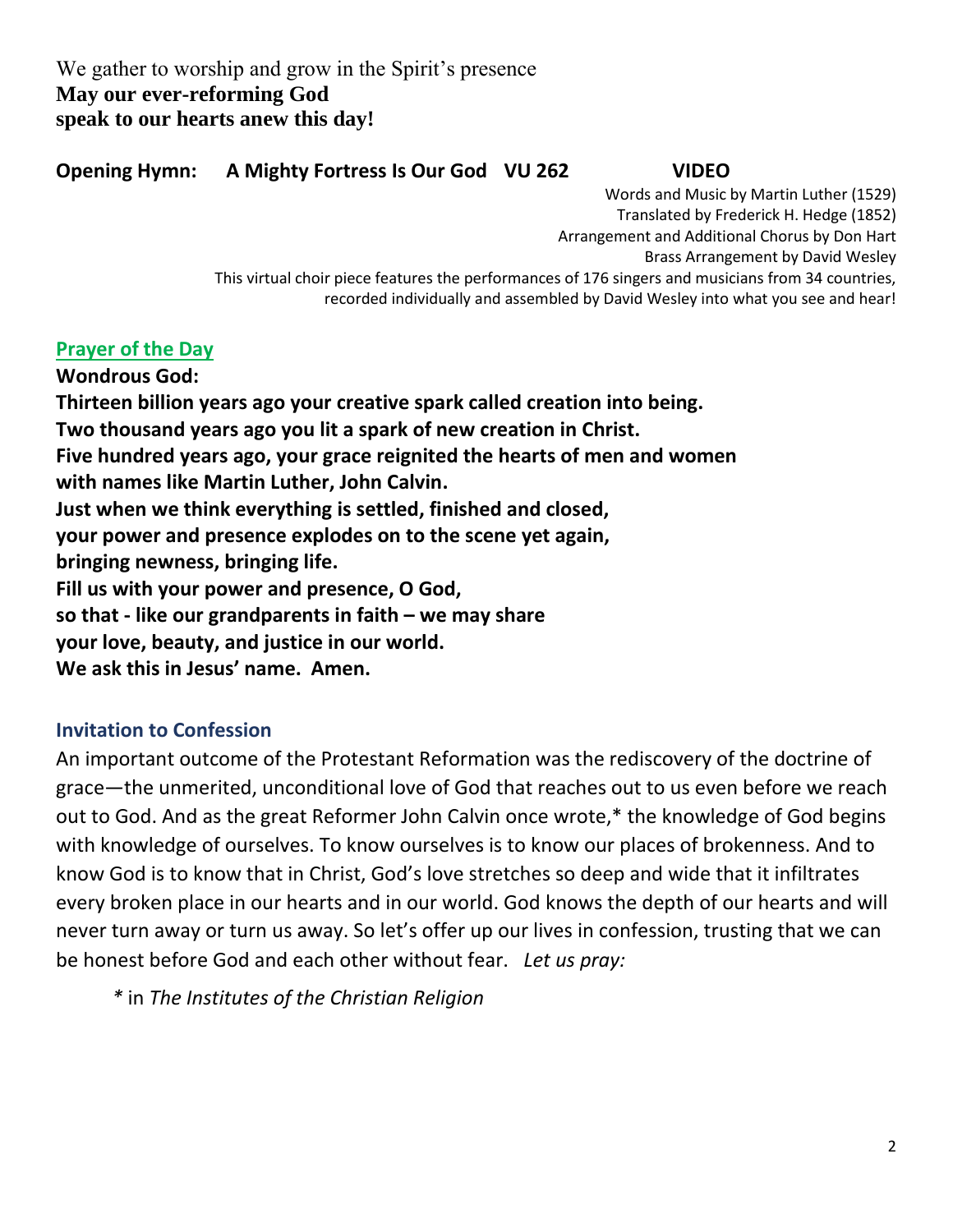### **Prayer of Confession**

**Living God, You are the One who is always on the move, always creating and re-creating, always doing a new thing. And yet, we confess, O Lord, that our lives can become static, routinely paralyzed by doubt and fear.**

**We remain ossified in patterns of self-interest, and we doubt your promise of abundant life.**

**Our souls remain still. We do not love as you love. Nor do we live as you would have us live, with courage, generosity or the boldness of the gospel.** 

**So in the silence of our hearts, we offer up our brokenness to you.** *(short silence)*

**Forgive us, O God. Renew us by your Spirit, reform us with your compassion, remaking us more fully in to the image of Christ. Amen.**

### **Assurance of Forgiveness**

Friends, hear the good news of the gospel: God's love in Christ stretches so deep and so wide that it transforms every broken place in our hearts and in our world. In Christ you are forgiven, freed, made new. Thanks be to God! Amen.

### **We Open our Hearts to the Spirit's Voice**

One: Whether you take what is written in the Bible as fact, metaphor, myth or story, listen now to these words for the meaning they hold in your lives today.

**All: May the Spirit bless us with wisdom and wonder, as we ponder the meaning of these words in our lives.**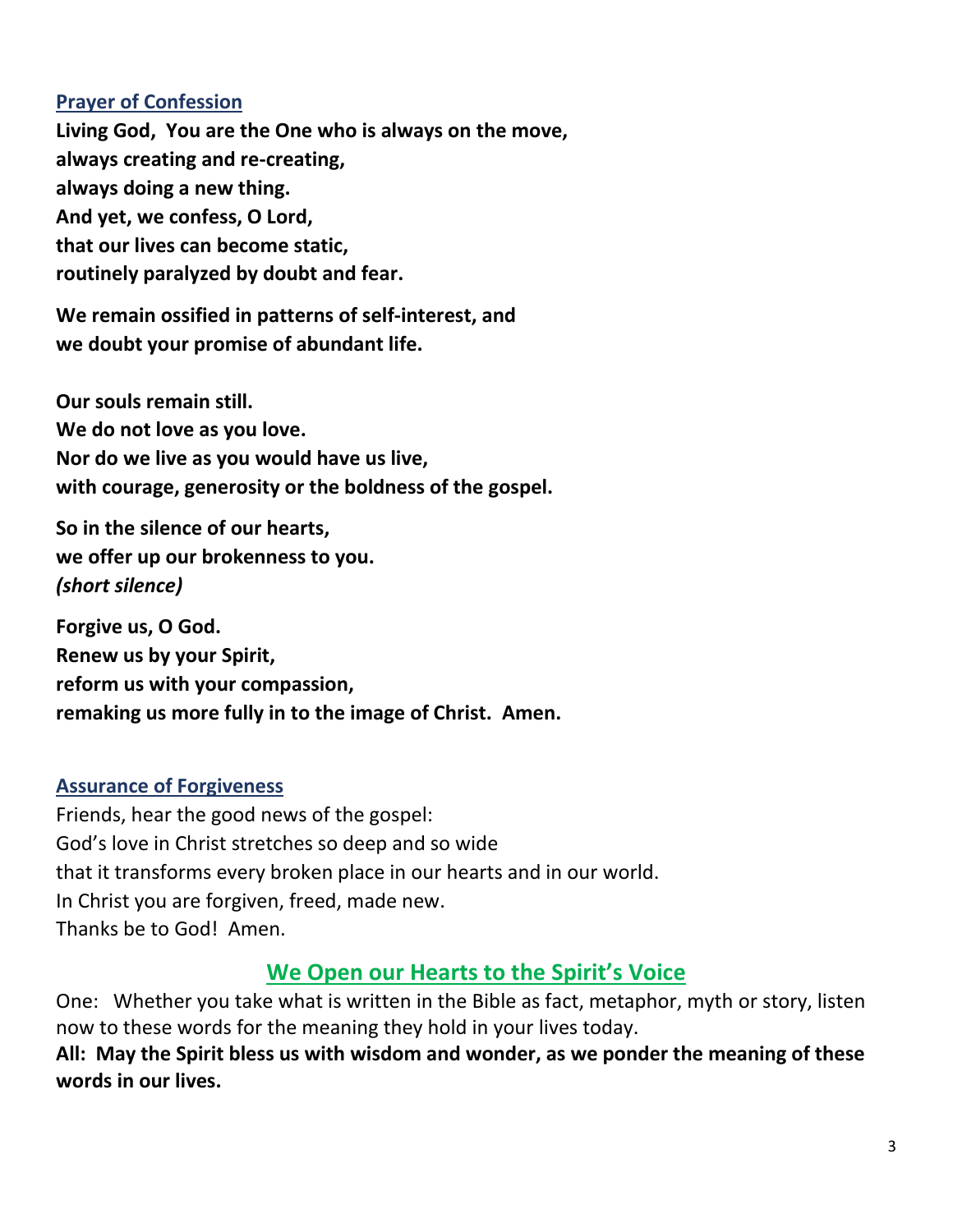#### **Deuteronomy 34:1-12**

Then Moses went up from the plains of Moab to Mount Nebo, to the top of Pisgah, which is opposite Jericho, and the LORD showed him the whole land: Gilead as far as Dan,  $^2$ all Naphtali, the land of Ephraim and Manasseh, all the land of Judah as far as the Western Sea, <sup>3</sup>the Negeb, and the Plain—that is, the valley of Jericho, the city of palm trees—as far as Zoar. <sup>4</sup>The LORD said to him, "This is the land of which I swore to Abraham, to Isaac, and to Jacob, saying, 'I will give it to your descendants'; I have let you see it with your eyes, but you shall not cross over there."

<sup>5</sup>Then Moses, the servant of the LORD, died there in the land of Moab, at the Lord's command. <sup>6</sup>He was buried in a valley in the land of Moab, opposite Beth-peor, but no one knows his burial place to this day.  $7$  Moses was one hundred twenty years old when he died; his sight was unimpaired and his vigor had not abated.  $8$ The Israelites wept for Moses in the plains of Moab thirty days; then the period of mourning for Moses was ended.

 $9$ Joshua son of Nun was full of the spirit of wisdom, because Moses had laid his hands on him; and the Israelites obeyed him, doing as the Lord had commanded Moses.  $^{10}$ Never since has there arisen a prophet in Israel like Moses, whom the Loro knew face to face.  $^{11}$ He was unequaled for all the signs and wonders that the LORD sent him to perform in the land of Egypt, against Pharaoh and all his servants and his entire land,  $^{12}$  and for all the mighty deeds and all the terrifying displays of power that Moses performed in the sight of all Israel.

Holy Wisdom, Holy Word. **Thanks be to God.** 

**Reflection: Rev. Lionel Ketola** 

**Scripture Hymn: Precious Lord Take My Hand VU 670 VIDEO**  *Music – Gabrielle Untermann & Jane Plewman*

- **1. Precious Lord, take my hand, lead me on, help me stand; I am tired, I am weak, I am worn; through the storm, through the night, lead me on to the light; take my hand, precious Lord, lead me home.**
- 2. **When my way grows drear Precious Lord linger near When my life is almost gone Hear my cry, hear my call Hold my hand lest I fall Take my hand precious Lord, lead me home**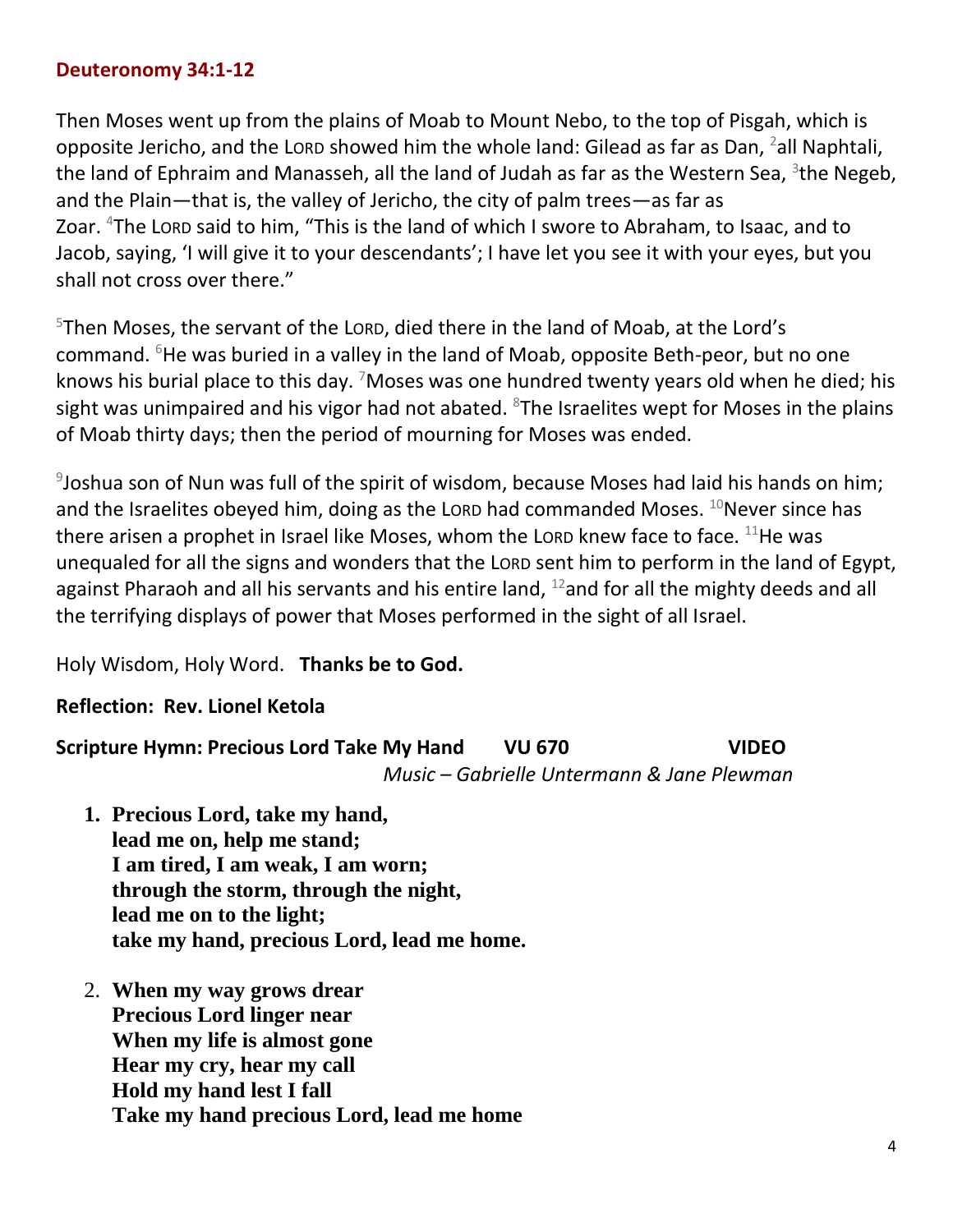3. **When the darkness appears And the night draws near And the day is past and gone At the river I stand Guide my feet, hold my hand Take my hand precious Lord, lead me home**

#### **Holy Gospel: Matthew 22:34-46**

 $34$ When the Pharisees heard that he had silenced the Sadducees, they gathered together,  $35$  and one of them, a lawyer, asked him a question to test him.  $36$  "Teacher, which commandment in the law is the greatest?" <sup>37</sup>He said to him, "'You shall love the Lord your God with all your heart, and with all your soul, and with all your mind.' <sup>38</sup>This is the greatest and first commandment.  $39$ And a second is like it: 'You shall love your neighbor as yourself.'  $40$ On these two commandments hang all the law and the prophets."

 $41$ Now while the Pharisees were gathered together, Jesus asked them this question:  $42$  "What do you think of the Messiah? Whose son is he?" They said to him, "The son of David." <sup>43</sup>He said to them, "How is it then that David by the Spirit calls him Lord, saying, <sup>44</sup> The Lord said to my Lord, "Sit at my right hand, until I put your enemies under your feet"'? <sup>45</sup>If David thus calls him Lord, how can he be his son?"  $46$ No one was able to give him an answer, nor from that day did anyone dare to ask him any more questions.

Holy Wisdom, Holy Word. **Thanks be to God.**

**Reflection: Pastor Steven Loweth DLM** 

**Hymn of the Day: Amazing Grace VU # 266 Music:** Alexandra Huynh Do

**Amazing Grace, how sweet the sound, That saved a wretch like me. I once was lost but now am found, Was blind, but now I see.**

**T'was Grace that taught my heart to fear. And Grace, my fears relieved. How precious did that Grace appear The hour I first believed.**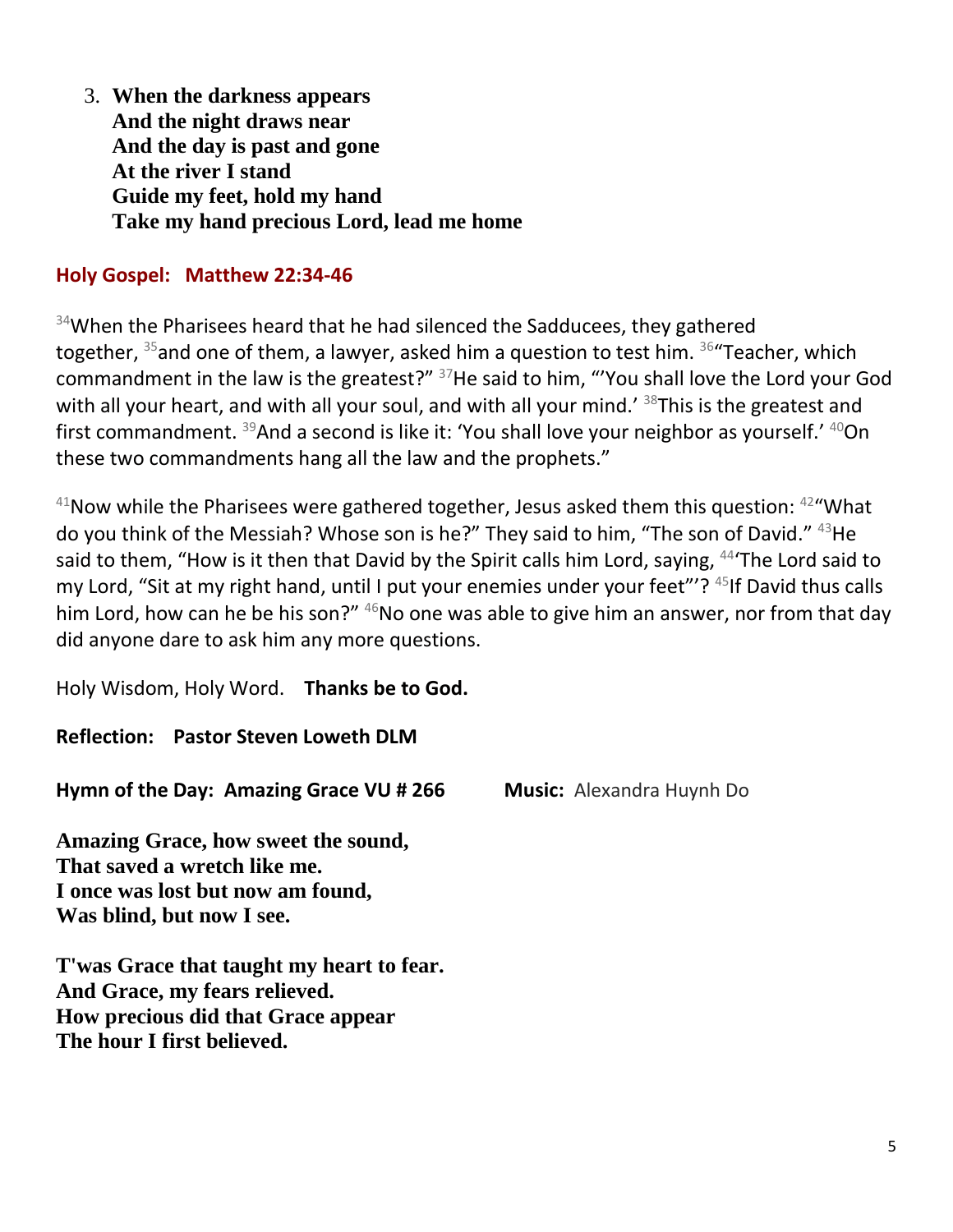**Through many dangers, toils and snares I have already come; 'Tis Grace that brought me safe thus far and Grace will lead me home.**

**The Lord has promised good to me. His word my hope secures. He will my shield and portion be, As long as life endures.**

**When we've been here ten thousand years Bright shining as the sun. We've no less days to sing God's praise Than when we've first begun.**

**Invitation to the Offering** 

### **Prayer of Dedication for the Gifts:**

**Receive these gifts O God, use them to reform this community of faith as you remake the world in your image. We ask this is Jesus' name. Amen.**

### **Prayers for the People**

God of Grace and God of Glory,

On this Reformation Sunday, we give you thanks for the saints who have gone before us. For those who faced trouble and trial, and even death, for the sake of the message of your mercy and in the spirit of Pentecost, the right to hear and read the scriptures in their own languages.

We pray especially for those who now face trouble, trial, even death,

for those members of the body of Christ who face persecution.

For your beloved children everywhere—regardless of tradition—

who live under the threat of religious persecution.

For people, especially those are Indigenous, who face the extinction of their own languages through neglect, oppression, or cultural pressure.

We pray that all may hear the good news in ways that resonate in their and our lives,

and cause us to drop our weapons and defences for the sake of all humanity.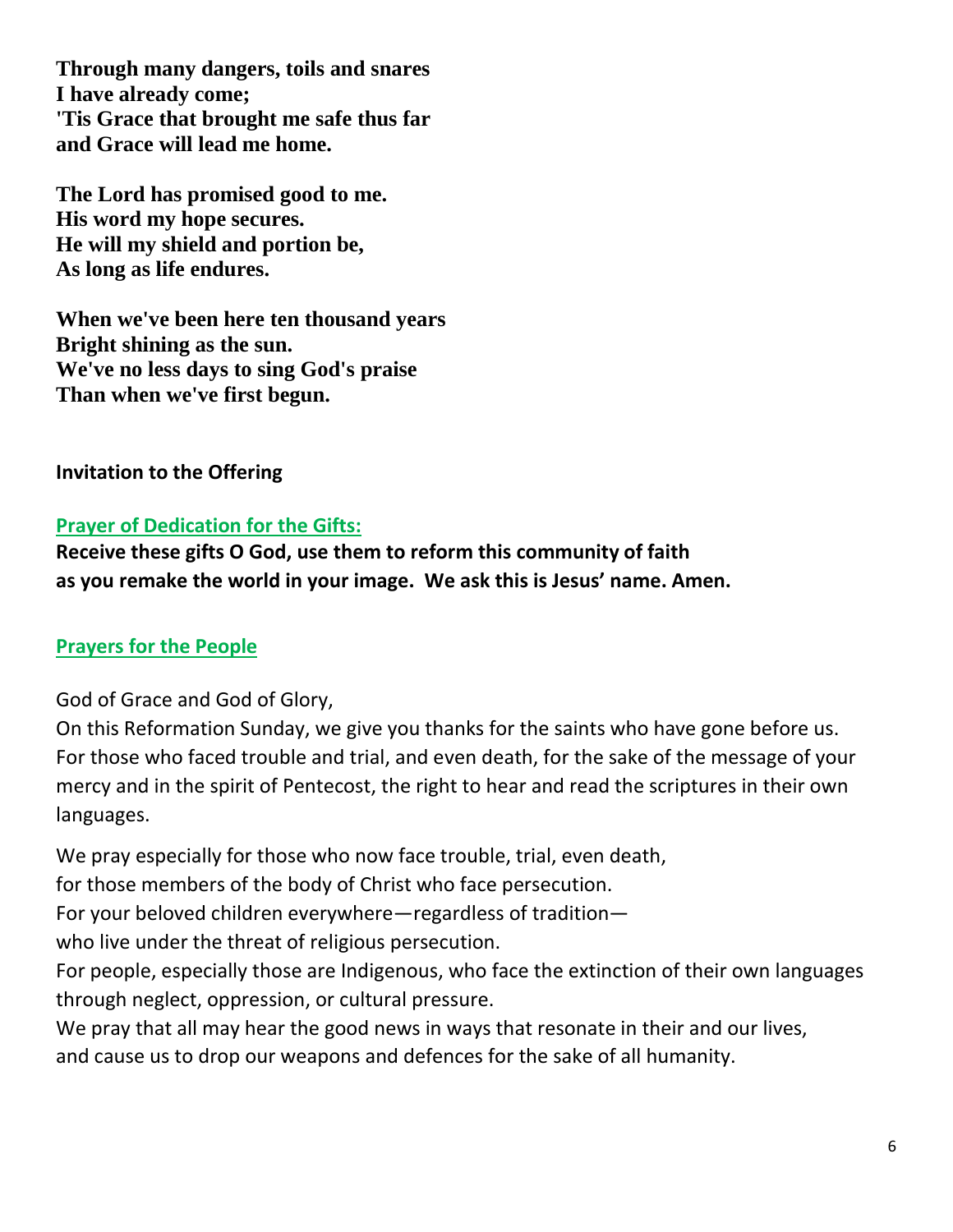We pray that you may help us not only walk in the shoes of our forebears, but fill them. May all of us gathered here today be as captivated by the life you have given us in Christ so that we are freed to reach our friends, neighbours, and enemies with your unconditional love.

Lord, we pray for the world you love in hope, and in trust,

that we and your church might carry the light that has been passed down through the centuries, so we might be a beacon of your love to the world.

God in Your Mercy, **Hear our Prayer**

We now pray for all those in our hearts and minds on this day......

Into your hands, Loving One, we commend all for whom we pray, trusting in your great love for all creation; through Jesus our brother who taught us to pray:

| <b>Sung Lords Prayer VU 959</b>                | <b>Gabrielle and Jane</b> | <b>Video</b> |              |
|------------------------------------------------|---------------------------|--------------|--------------|
| <b>Our Father, in heaven</b>                   |                           |              |              |
| <b>Hallowed be your name</b>                   |                           |              |              |
| Your kingdom come, your will be done           |                           |              |              |
| On earth, as in heaven.                        |                           |              |              |
| Give us today our daily bread.                 |                           |              |              |
| Forgive us our sins                            |                           |              |              |
| As we forgive those who sin against us.        |                           |              |              |
| Save us from the time of trial                 |                           |              |              |
| And deliver us from evil                       |                           |              |              |
| For the kingdom and the power                  |                           |              |              |
| And the glory are yours                        |                           |              |              |
| Now and forever.                               |                           |              |              |
| Closing Hymn: Spirit God Be Our Breath MV #150 |                           |              | <b>VIDEO</b> |
| 1, Spirit God: be our breath, be our song.     |                           |              |              |
| Blow through us, bringing strength to move on. |                           |              |              |
| Our world seems inward, defensive, withdrawn   |                           |              |              |
| Spirit God: be our song.                       |                           |              |              |
|                                                |                           |              |              |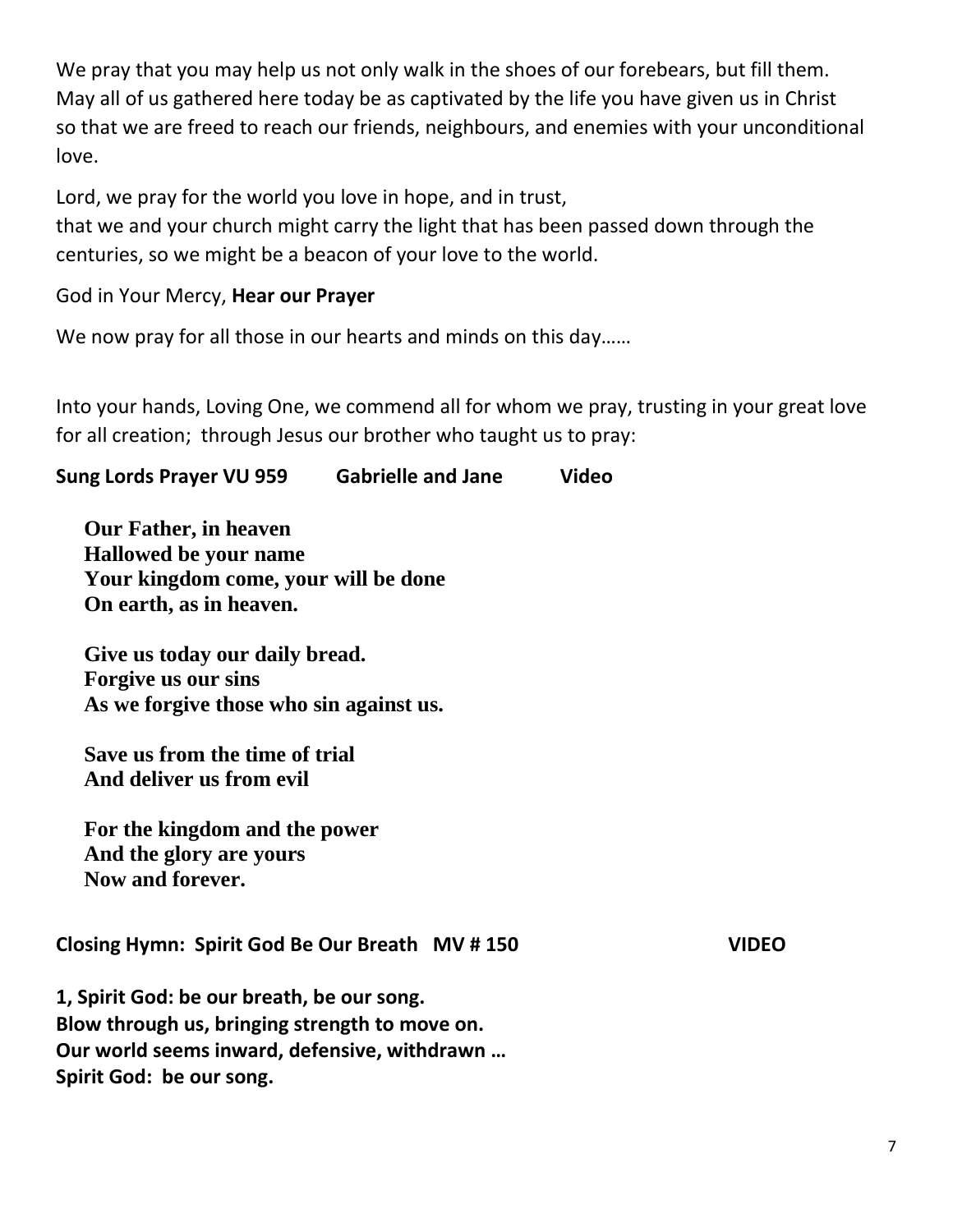**2. Patient God: soothe our pride, calm our fear. Comfort us. When we know you are near we grow more certain, our vision is clear. Patient God: calm our fear.** 

**3. Loving God: be our voice, be our prayer. Reaching out, joining hands as we share, we seek your guidance through friendship and care. Loving God, be our prayer.** 

**4. Spirit God: be our breath, be our song. Blow through us, bringing strength to move on. Through change, through challenge, we'll greet the new dawn … Spirit God: be our song.** 

#### **Blessing:**

Go out into the world, living in the light of Christ! By the power of the Spirit, do all the good you can by all the means you can in all the ways you can in all the places you can at all the times you can to all the people you can as long as ever you can. And may the blessing of God The Love of Christ And the power of the Holy Spirit go with you on this day.

**Musical Blessing: "Day By Day" Instrumental Hymn VIDEO** Clarinet: Mindy Kim Piano: Sung Lee Film Editing/Audio Engineering, Mixing and Mastering - Sung Lee Sammamish Hills Lutheran Church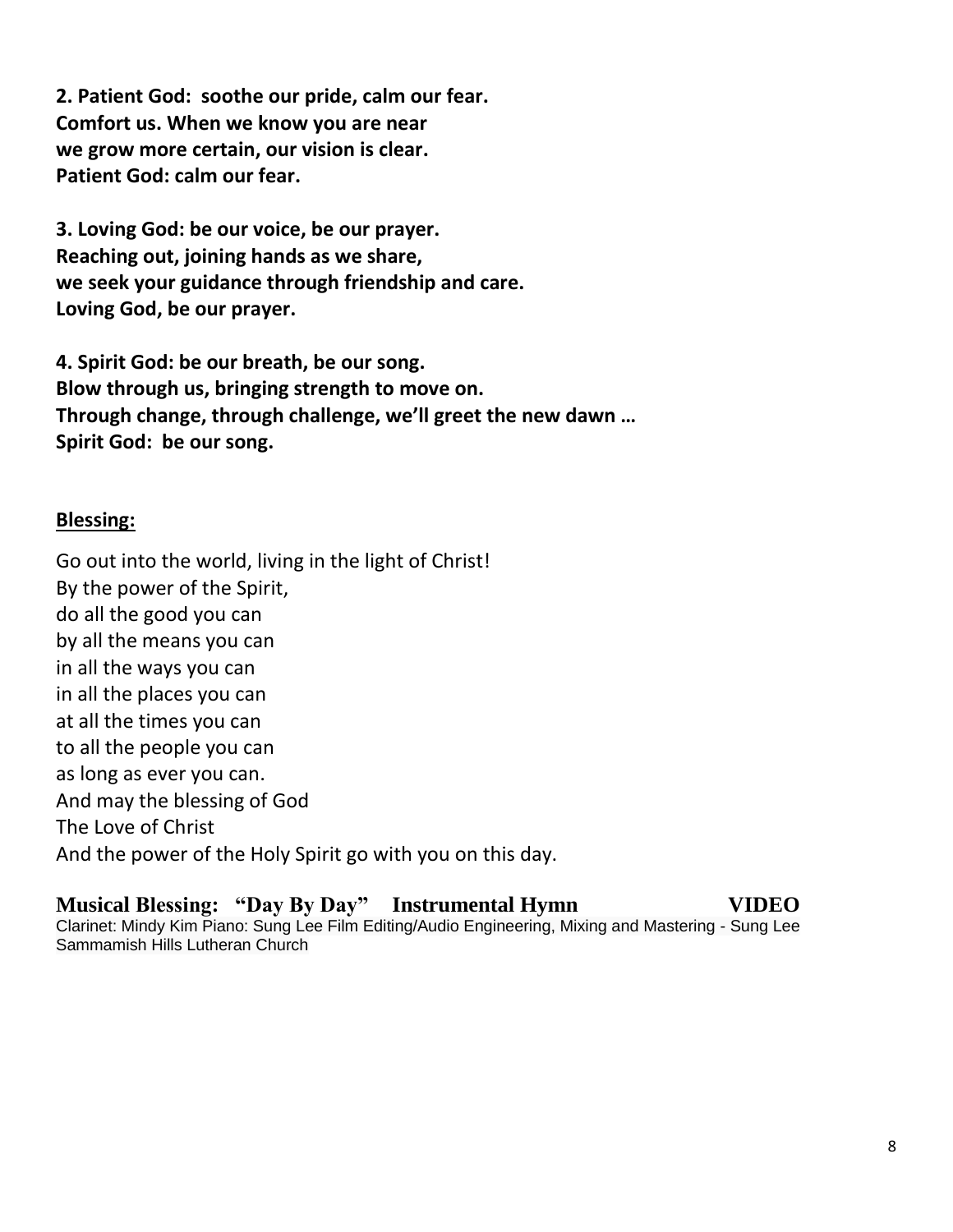

### **CHRISTMAS HAMPERS – A Fundraiser by Claremont United Church**

*Our first Christmas during the COVID-19 panemic will soon be upon us. Who knows how it will unfold but one thing we do know is that the need will be even greater for organizations such as the food banks. For years Claremont United Church has filled 12 hampers for the St Paul's on the Hill Christmas Hamper program, helping to make a brighter Christmas for families less fortunate than ours. This year is no different. However, because of the pandemic the "hampers" will be virtual so that families can do their own shopping for both food and gifts.*

We're hoping our small but mighty congregation will come through with money instead of *items, enough to virtually fill 12 hampers, each one valued at \$50. In order for families to prepare for Christmas, we need to forward all our donated money to St Paul's by November 13.*

*How do you donate? You may do an E-transfer to Wendy Duncan at [pillowblock@gmail.com](mailto:pillowblock@gmail.com) Or, you can write a cheque to Claremont United Church (on the Memo line write – M&O Hampers). Drop your cheque in the mailbox at the back door of the church or take it to Tracey May at 5057 William St, Claremont. Or, if neither of these methods works for you, call Wendy at 905 649-2170 and one of us will pick up your donation.*

*As always, thanks Claremont United Church for your care, concern and generosity, If you know of anyone else who might be interested in helping please pass along. Thank you! From your Mission and Outreach Committee – Debbie, Gabrielle, Myrna, Tracey, Wendy and Lionel.*

### **UPCOMING EVENTS – THIS WEEK**

**Goodwood United Church: Online Community Check-in: Tuesdays at 10:00 AM, on Zoom.** Once our check-in time has come to a conclusion, the group will proceed with our weekly Bible Study / "Conversations about Life", so feel free to join us for this as well.

**Claremont United Church: Wednesdays @ 12:00 noon - Join us for a Zoom "drop-in" meeting** Everyone is invited to join us for these "Virtual Brock Café" Zoom gatherings to connect with our congregational community.

**Joint BOOK STUDY GROUP for all 3 Churches: Fridays at 10:00 am: "21 Things You May Not Know About the Indian Act", by Bob Joseph.** After this book we will read Bob Joseph's second book: **Indigenous Relations: Insights, Tips and Suggestions to make Reconciliation a Reality.** This group is open to all members of Claremont, Fairbank and